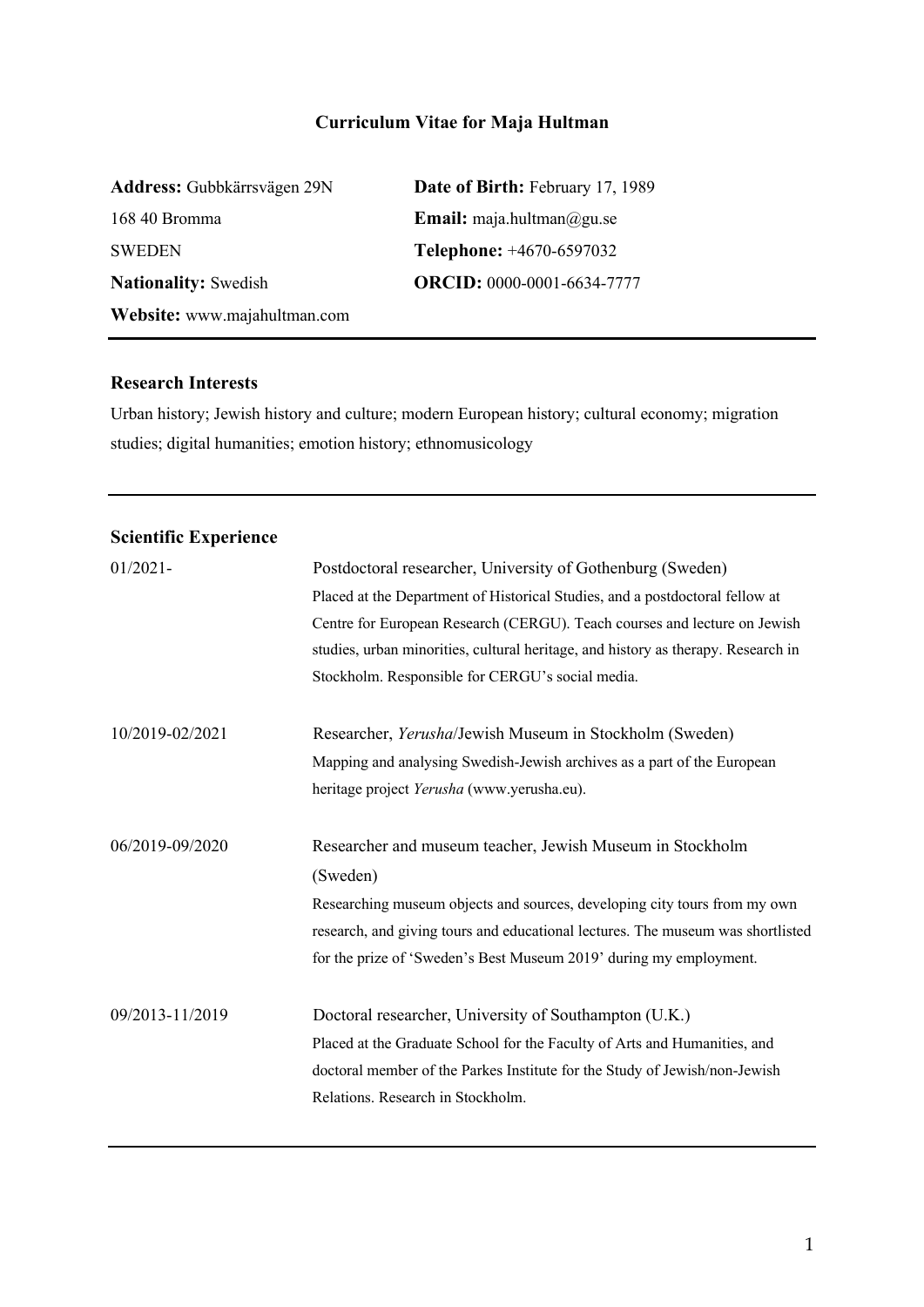# **Externally Funded Projects**

| $01/2021 -$     | 'The Impact of Shoah on European Jewish Business Networks and<br>Cultural Mobility,' University of Gothenburg (Sweden)<br>Fund: Centre for European Research at University of Gothenburg (CERGU) |
|-----------------|--------------------------------------------------------------------------------------------------------------------------------------------------------------------------------------------------|
|                 | Principal investigator: Dr Maja Hultman                                                                                                                                                          |
| $01/2021 -$     | 'Jewish Economic Activity and Stockholm's Development into a                                                                                                                                     |
|                 | Modern Capital,' University of Gothenburg/Uppsala University                                                                                                                                     |
|                 | (Sweden)                                                                                                                                                                                         |
|                 | Fund: Torsten Söderbergs stiftelse (Torsten Söderberg's Foundation)                                                                                                                              |
|                 | Principal researcher: Dr Mia Kuritzén Löwengart                                                                                                                                                  |
|                 |                                                                                                                                                                                                  |
| 10/2019-02/2021 | 'The Yerusha-Project in Sweden,' Jewish Museum in Stockholm                                                                                                                                      |
|                 | (Sweden)                                                                                                                                                                                         |
|                 | Fund: Rothschild Hanadiv Foundation                                                                                                                                                              |
|                 | Principal investigator: Dr Pontus Rudberg                                                                                                                                                        |
|                 |                                                                                                                                                                                                  |
| 05/2020-09/2020 | 'City Tours,' Jewish Museum in Stockholm (Sweden)                                                                                                                                                |
|                 | Fund: Kulturstöd (Public Cultural Fund), Region Stockholm                                                                                                                                        |
|                 | Principal researcher: Dr Maja Hultman                                                                                                                                                            |
| 09/2013-11/2019 | 'Between Marginality and Multiplicity: Mapping Jewish Public Home-                                                                                                                               |
|                 | Making in Modern Stockholm,' University of Southampton (U.K.)                                                                                                                                    |
|                 | Funds: The Vice Chancellors' Award in History at University                                                                                                                                      |
|                 | of Southampton (2013-9); Memorial Foundation for Jewish Culture (2017-9);                                                                                                                        |
|                 | Brumfit-Mitchell Post-Graduate Award (2018); Helge Ax:son Johnsons stiftelse                                                                                                                     |
|                 | (2016); Gertrude och Ivar Philipsons stiftelse (2015)                                                                                                                                            |
|                 | Principal investigator: Dr Maja Hultman                                                                                                                                                          |
|                 |                                                                                                                                                                                                  |

# **Research Fellowships**

| $01/2021-$ | Centre for European Research, Gothenburg (Sweden) |  |
|------------|---------------------------------------------------|--|
|            | Postdoctoral fellowship                           |  |
| $01/2021-$ | Centre for Business History, Stockholm (Sweden)   |  |
|            | Research fellow                                   |  |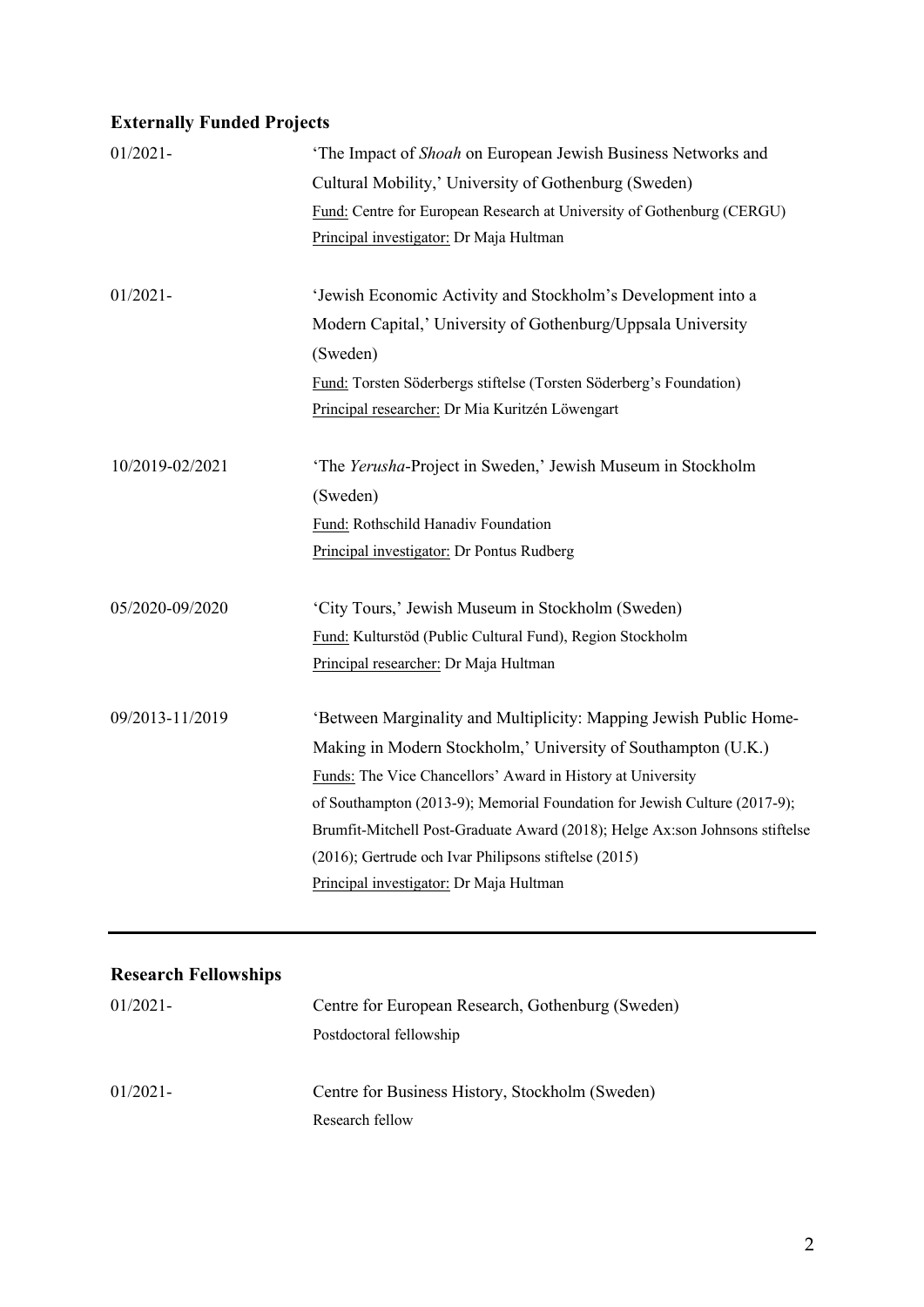| <b>Education</b> |                                                                                                           |  |
|------------------|-----------------------------------------------------------------------------------------------------------|--|
| $01/2021 -$      | Teaching and Learning in Higher Education, University of Gothenburg                                       |  |
| (part time)      | (Sweden)                                                                                                  |  |
|                  | Internal educational programme on university pedagogics.                                                  |  |
| 09/2013-11/2019  | Doctor of Philosophy (History), University of Southampton (U.K.)                                          |  |
| (part time)      | Thesis: 'Between Marginality and Multiplicity: Mapping Jewish Home-Making<br>in Modern Stockholm'         |  |
|                  | Supervisors: Professor Joachim Schlör and Professor Andrea Reiter                                         |  |
| 09/2012-06/2013  | Master of Science (Journalism), with distinction (VG), Uppsala<br>University (Sweden)                     |  |
|                  | Thesis: 'Jewish Stockholm: Contemporary Urban Places in the Swedish<br>Metropolis'                        |  |
| 09/2008-06/2012  | Bachelor of Arts (Jewish History and Culture), 1:2 with first class                                       |  |
|                  | honours, University of Southampton (U.K.)                                                                 |  |
|                  | Thesis: 'Landscape and Soundscape in Zionist Ideology: The Relationship                                   |  |
|                  | between Nature and Music in the Construction of the Hebrew National Identity<br>in the Yishuv, 1909-1948' |  |
| 09/2009-06/2010  | Middle Eastern and North African Studies, with distinction (VG),                                          |  |
|                  | University of Stockholm (Sweden)                                                                          |  |
| Teaching         |                                                                                                           |  |
| 2021             | 'From Ghetto to Museum: Theories and Methods for Jewish Studies,'                                         |  |
|                  | University of Gothenburg (Sweden)                                                                         |  |
|                  | Thematic course in 'LGHI61: Current Historical Perspectives' at Department of                             |  |
|                  | Historical Studies for BA programme on Teaching.                                                          |  |
| 2021             | 'Spectacle on the Street: Power and Minorities in the Modern Big City,'                                   |  |
|                  | University of Gothenburg (Sweden)                                                                         |  |
|                  | Thematic course in 'HI1114: History Intermediate Course' at Department of                                 |  |
|                  | Historical Studies for BA History programme.                                                              |  |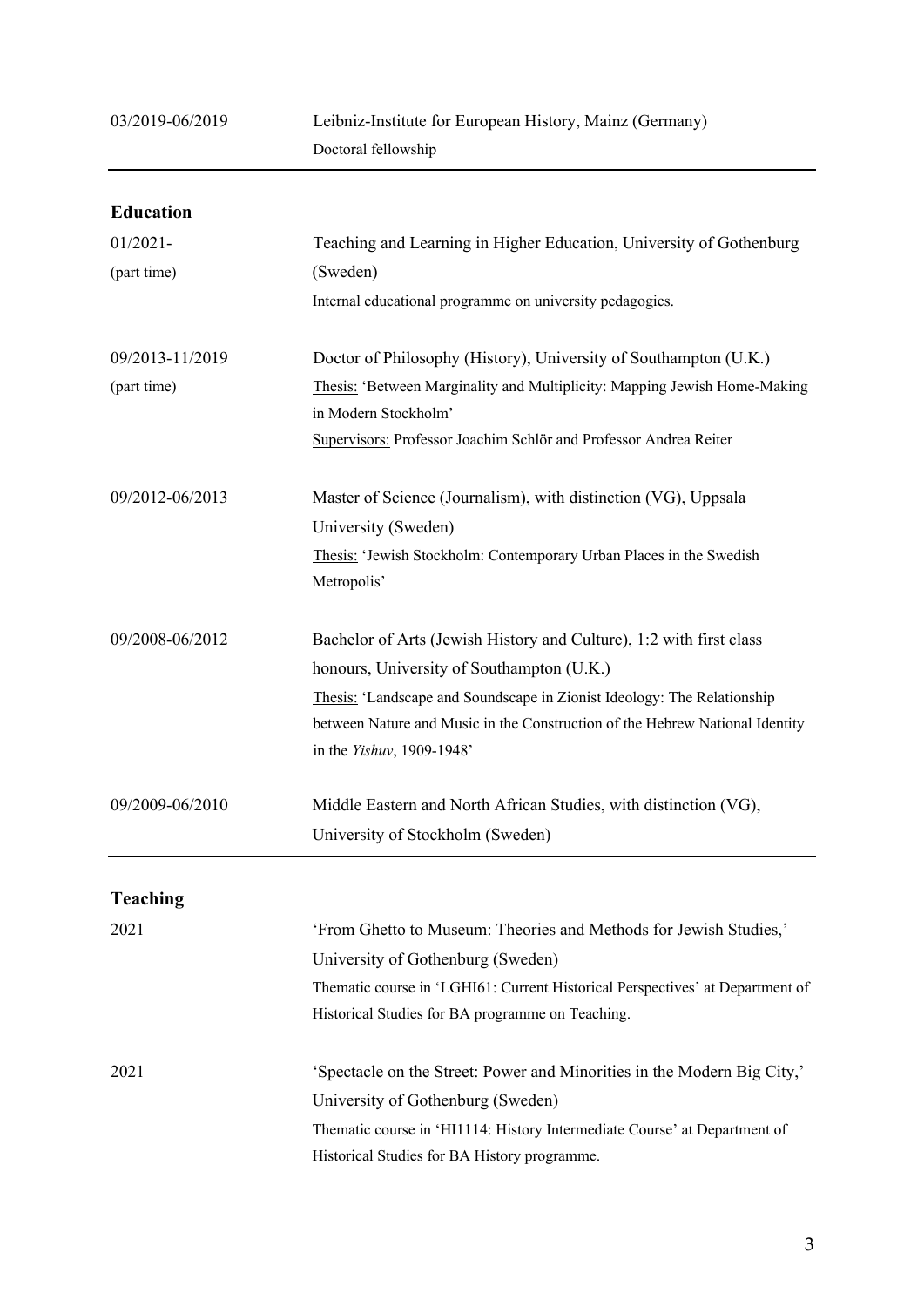2021- Lecturer, University of Gothenburg (Sweden) Lecturer on MA History and BA Cultural Heritage courses, and supervisor for BA thesis.

06/2019-09/2020 Museum teacher, Jewish Museum in Stockholm (Sweden)

#### **Publications (peer-reviewed)**

'Staging the Jewish *Bourgeois* Home: Women as Consumers and Producers of Public Spaces in Stockholm at the beginning of the 20<sup>th</sup> century,' *Nordisk Judaistik/Scandinavian Jewish Studies* 31:1 (2020), 7–22. DOI: 10.30752/nj.89467

'The Construction of the Great Synagogue in Stockholm, 1860-1870: A Space for Jewish and Swedish-Christian Dialogues,' *Arts: Special Issue on Synagogue Art and Architecture* 9:1 (2020), 22– 42. DOI: 10.3390/arts9010022

'"Carried to His Last Rest": Public Funerals as Jewish/non-Jewish Spaces in Modern Stockholm,' *Jewish History and Culture* 21:1 (2020), 5–23. DOI: 10.1080/1462169x.2020.1710035

'Die Synagoge in der Heinrich-Barth-Strasse und die transnationalen Verbindungen zwischen Stockholm und Hamburg.' *Hamburger Schlüsseldokumente zur deutsch-jüdischen Geschichte*, <www.juedische-geschichte-online.net/beitrag/hultman-stockholm-hamburg> (Published: 9/07/2019).

'A Trio of Case Studies Challenging the Assumption that the Jewish Community in Stockholm was Spatially Separated, 1933-1940s,' *Emergence* 8 (2016), 53–66.

#### **Publications (other)**

Upcoming: Essay on Jewish minority in Stockholm (Stockholm: Stockholmia, forthcoming).

'Synagogan: Ett nav för olika judiska identiteter,' in Marina Burstein (ed.), *Jag må bo mitt ibland dem: Stockholms synagoga 150 år* (Stockholm: Hillelförlaget, 2020), 41–50.

'A Lookback at the first Parkes International Summer Graduate Seminar,' *The Parkes Institute Blog*, <www.parkesinstituteblog.wordpress.com> (Published: 21/08/2018).

'Reports by Parkes Postgraduates,' *The Parkes Institute for the Study of Jewish/non-Jewish Relations, Annual Review 2014-2015* (2015), 23–4.

'Det judiska Stockholm,' in Martin Landahl (ed.), *Reportage 2013* (Uppsala: Trycksaksbolaget, 2013), 281–92.

#### **Scholarships and Awards**

Torsten Söderbergs stiftelse (Sweden) 2021-2022 Scholarship in economic studies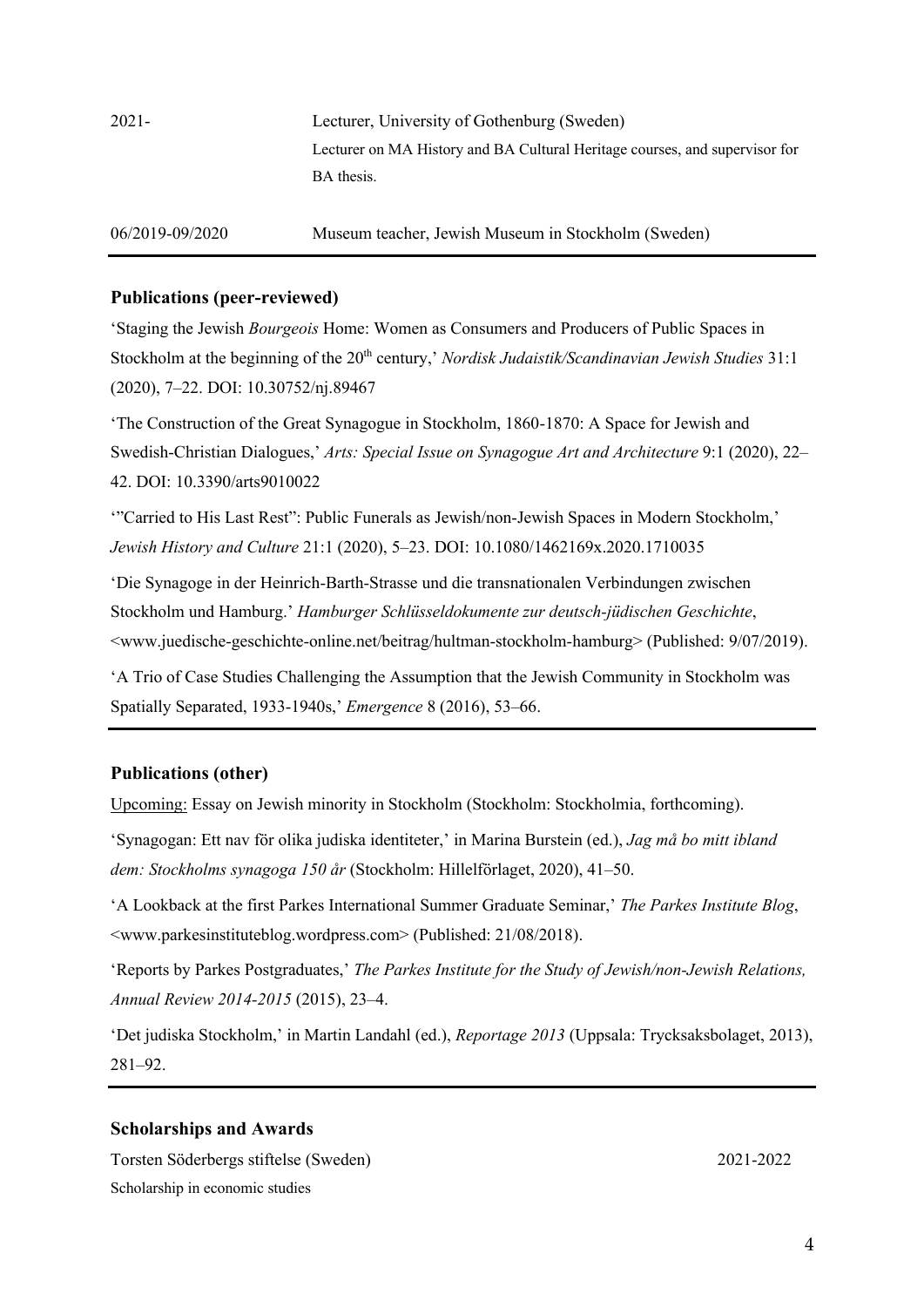| Sum: €161,000                                                            |           |
|--------------------------------------------------------------------------|-----------|
| Leibniz-Institute for European History (Germany)                         | 2019      |
| Doctoral scholarship                                                     |           |
| Sum: $\epsilon$ 4,900                                                    |           |
| Memorial Foundation for Jewish Culture (U.S.)                            | 2017-2019 |
| Doctoral scholarship                                                     |           |
| Sum: $\epsilon$ 6,500                                                    |           |
| The Vice Chancellors' Award in History, University of Southampton (U.K.) | 2013-2019 |
| Sum: €25,500                                                             |           |
| Brumfit-Mitchell Post-Graduate Award, University of Southampton (U.K.)   | 2018      |
| Sum: €500                                                                |           |
| Helge Ax:son Johnsons stiftelse (Sweden)                                 | 2016      |
| Sum: $€6,000$                                                            |           |
| Gertrude och Ivar Philipsons stiftelse (Sweden)                          | 2015      |
| Sum: €3,000                                                              |           |

# **Bursaries**

| Urban History Group Post-Graduate Bursary (U.K.)              | 2019      |
|---------------------------------------------------------------|-----------|
| Sum: €100                                                     |           |
| Karl-Franzens-Universität Graz Travel Bursary (Austria)       | 2018-2019 |
| Sum: €400                                                     |           |
| British Association for Jewish Studies Travel Bursary (U.K.)  | 2018      |
| Sum: €100                                                     |           |
| Humanities Post-Graduate Student Research Fund, University of |           |
| Southampton (U.K.)                                            | 2017-2018 |
| Sum: €600                                                     |           |
| University of Sussex Travel Bursary (U.K.)                    | 2017      |
| Sum: €150                                                     |           |
| Helen Reinfrank Fond (Germany)                                | 2016      |
| Sum: €100                                                     |           |

# **Panels Organised**

Upcoming: 'Conversations across Disciplines in Jewish Studies,' *Workshop on Contemporary Jewry in the Nordic Countries*, Åbo Akademi University (Finland), 20-21/05/2021.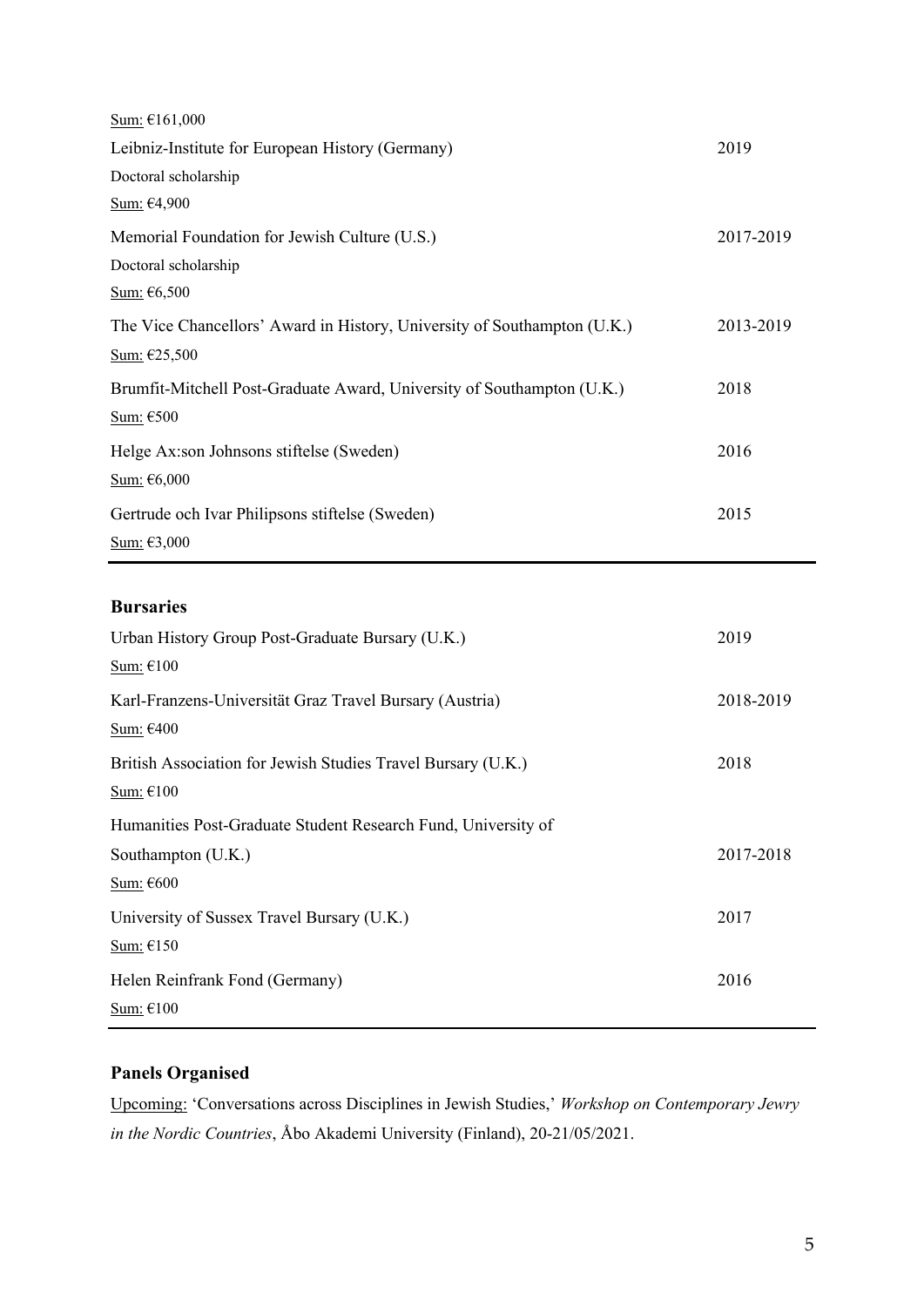Upcoming: 'Jewish Migrations and their Effect on Modern Urban Cultures,' *Cities in Motion*, European Association for Urban History, University of Antwerp (Belgium), 09/2021 (co-organiser with Dr. Susanne Korbel, Karl-Franzens-Universität Graz).

### **Invited Workshops and Lectures**

Upcoming: '"The Façade cannot be as Satisfactory and Monumental as [a] New Building": Abandoning the Converted Synagogue in Stockholm in the 1860s,' *Swedish Architecture (1795-1870) and the Cultural Milieu of the Early Jewish Immigrants to Sweden*, Lund University (Sweden), 19/04/2021.

Upcoming: 'The Effects of the Shoah on European Jewish Business Networks and Cultural Mobility,' Jewish Studies Colloqium, University of Bern (Switzerland), 12/04/2021.

Upcoming: 'Jewish Economic Activity and Stockholm's Transformation into a Modern Capital,' Forum for Jewish Studies, Uppsala University (Sweden), 31/03/2021.

Workshop on *Nordic Jews in the 20th and 21st Centuries – Multiple Identifications in Everyday Life*, Södertörn University (Sweden), 15-16/10/2020.

Workshop (Round Table) on *Shared Spaces: Methodological Approaches to Jewish/non-Jewish Relations*, University of Southampton (U.K.), 5/11/2019.

'Public Funerals as Jewish/non-Jewish Spaces in modern Stockholm,' Forschungskolloqium, Leibniz-Institute for European History (Germany), 30/04/2019.

'Mapping Jewish Diversity in Stockholm, 1870-1939,' Forum for Jewish Studies, Uppsala University (Sweden), 22/11/2018.

# **Reviewer**

*Approaching Religion*

| <b>Public Outreach</b> |                                                                     |  |
|------------------------|---------------------------------------------------------------------|--|
| $01/2021 -$            | Manager social media, Centre for European Research at University of |  |
|                        | Gothenburg (Sweden)                                                 |  |
|                        | Responsible for Facebook, Instagram, Twitter and LinkedIn.          |  |
| 01/2021-10/2021        | Temporary exhibition 'National Minorities in Stockholm,' Stockholm  |  |
|                        | City Museum (Sweden)                                                |  |
|                        | Material and texts on Swedish-Jewish history.                       |  |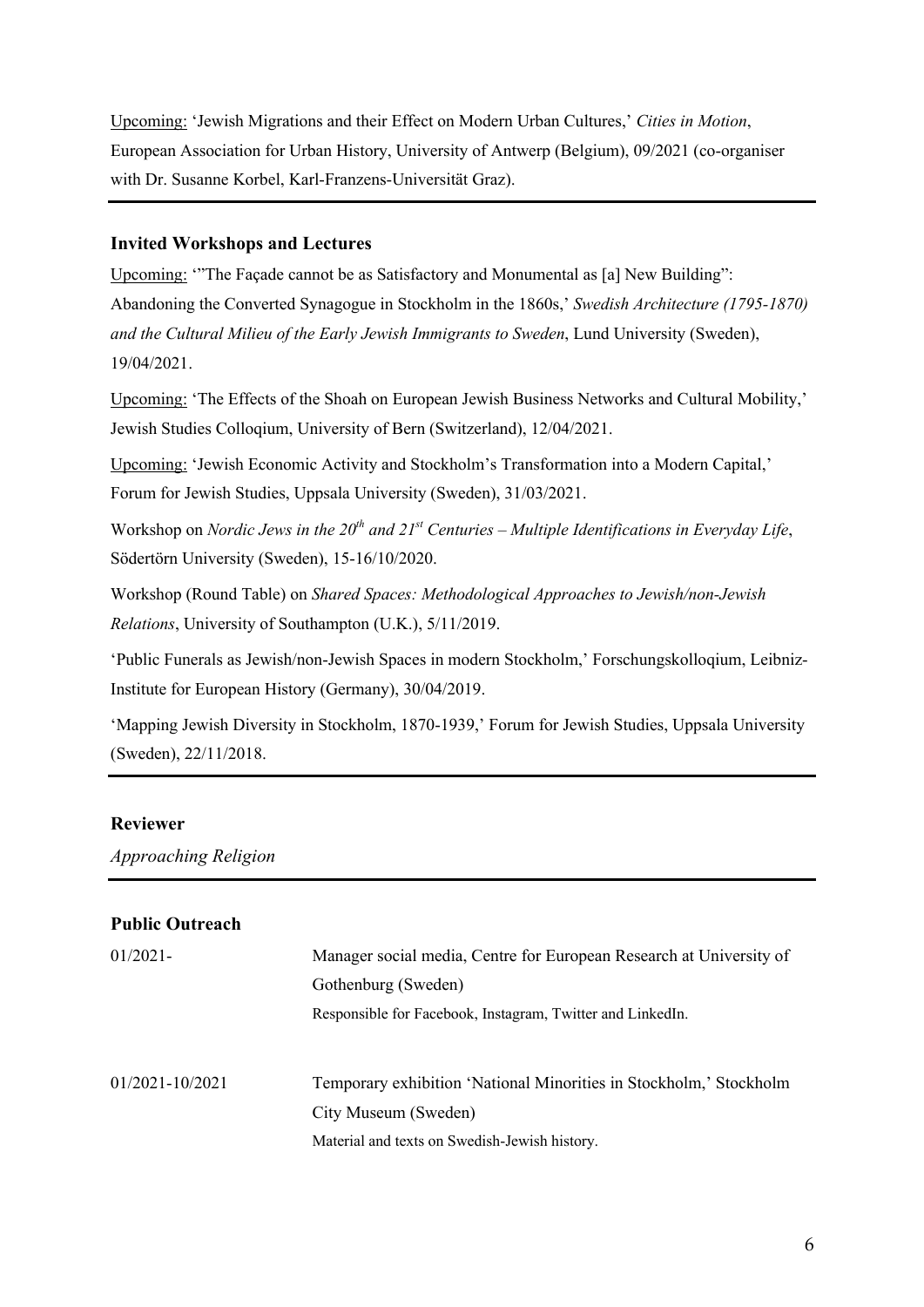| 27/11/2020      | Researchers' Friday (Sweden)                                                   |  |
|-----------------|--------------------------------------------------------------------------------|--|
|                 | Speaking to high school students on life as a researcher.                      |  |
|                 |                                                                                |  |
| 16/09/2020      | Public speaker at book release of <i>Jag må bo mitt ibland dem: Stockholms</i> |  |
|                 | synagoga 150 år, Great Synagogue in Stockholm (Sweden)                         |  |
|                 |                                                                                |  |
| 06/2019-09/2020 | Researcher and museum teacher, Jewish Museum in Stockholm                      |  |
|                 | (Sweden)                                                                       |  |
|                 | Researching museum objects and sources, developing city tours from my own      |  |
|                 | research, and giving tours and educational lectures.                           |  |
|                 |                                                                                |  |

### **Doctoral programmes**

British Association for Jewish Studies mentoring programme (U.K.) 2018-2019 Mentor: Professor Yulia Egorova, Durham University

The Katz Center and Mandel School Advanced Summer School for Graduate Students in Jewish Studies, *Secrets and Lies: Truth, Evidence, and Deception in Jewish History and Culture*, Hebrew University of Jerusalem (Israel), 30/06-04/07/2019.

Max and Hilde Kochmann Summer School for PhD students in European-Jewish History and Culture, University of Sussex (U.K.), 2-5/07/2017.

### **Papers**

Upcoming: 'Jewish Migrants and Urban Home-Making in Stockholm: Settlement Patterns, Private Homes and Communal Places,' *Cities in Motion*, European Association for Urban History, University of Antwerp (Belgium), 1-4/09/2021.

Upcoming: 'From Marginalisation to Multiplicity: Stockholm's Jewry before 1939,' European Social Science History Conference, University of Leiden (The Netherlands), 24-27/03/2021.

Upcoming: 'The Modern Jewish Stockholmer as both City Jew and Country Jew,' *Workshop: Rural and Urban Jewries between Tradition and Modernity*, University of Bamberg (Germany), 14- 16/03/2021.

'Reframing Swedish *Ostjuden*: Deep Mapping, GIS, and Urban Space,' *#DHJewish – Jewish Studies in the Digital Age*, University of Luxembourg (Luxembourg), 11-14/01/2021.

'Reconstructing Jewish Urban Belonging in Stockholm before 1939: The Use of Spatial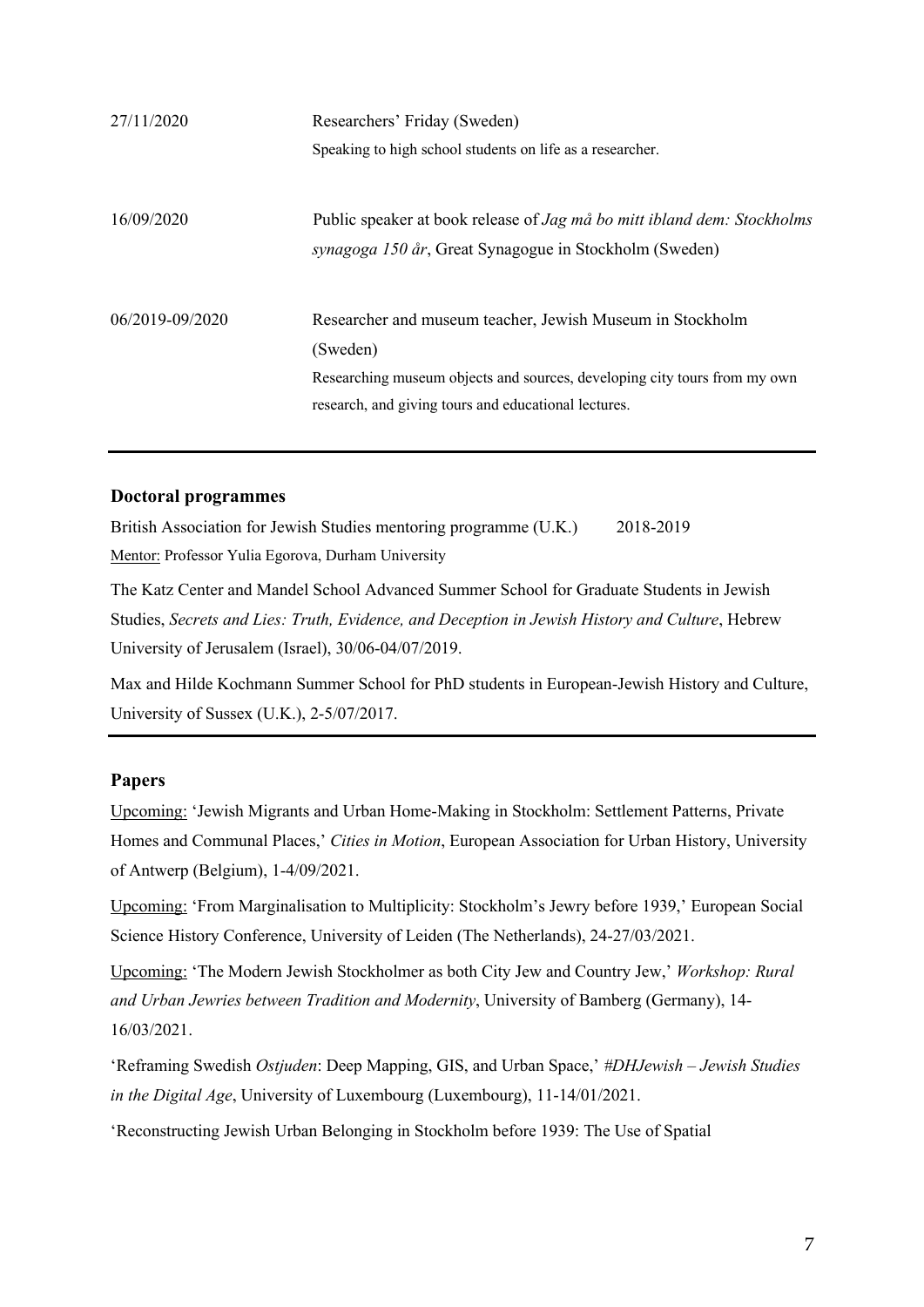Theory, and Geographical and Digital Methodologies,' *Jewish Spaces*, 8th International Student Workshop, Palacký University (Czech Republic), 20-22/10/2019.

'From Marginalisation to Multiplicity: Stockholm's Jewry before 1939,' *Voices of the City: People, identity and Place 1600 to the present*, Urban History Group Conference, Queen's University Belfast (U.K.), 04-05/04/2019.

'Urban Places of Jewish Precedence, 1870-1939: What the Construction of Synagogues and Kosher Shops in Stockholm Can Teach Us About Jewish/Non-Jewish Relations,' *Jews, Roma and the Nordic Countries – Current Research, New Perspectives*, University College London (U.K.), 6-7/09/2018.

'"Turn Your Attention to Our Minyan": How the Small Jewish Community Created Spatial Diversity in Stockholm, 1870-1939,' *EAJS Emerge: Flash presentations*, XIth Congress of the European Association for Jewish Studies, Jagiellonian University in Krakow (Poland), 15-19/07/2018.

'"Removed from East and Replanted into the Swedish Soil": New Orthodox Traditions in Stockholm in the 20<sup>th</sup> Century,' *Searching for Roots of Jewish Traditions*, XIth Congress of the European Association for Jewish Studies, Jagiellonian University in Krakow (Poland),15-19/07/2018.

'"We Are Somehow Different": The Spaces of Jewish/Non-Jewish Relations in Stockholm at the Beginning of the 20th Century,' *Multidisciplinary Approaches to Jewish/non-Jewish Relations*, Parkes International Summer Graduate Seminar, University of Southampton (U.K.), 12-13/07/2018.

'Sacred Spaces of Stockholm at the Beginning of the  $20<sup>th</sup>$  Century: How the Modern Experience of Individuality Shaped Religious Diversity on the Fringes of Europe,' *Theories and Histories: Jewish Studies Across Disciplines*, British Association for Jewish Studies Annual Conference, University of Durham (U.K.), 9-11/07/2018.

'"Not Bound by Given Forms but by Himself Given the Freedom to Invent Them": The Jewish/Non-Jewish Relationship as a Foundation for Jewish Diversity in Stockholm, 1870-1939,' *Rethinking Jewish and Non-Jewish Relations: Transdisciplinary Conference for Early Career Researchers in Jewish Studies*, Karl-Franzens-Universität Graz (Austria), 7-9/05/2018.

'Mapping Jewish Life in Stockholm: The Urban Space of the Jewish Community during the Rise of Modernity in the Swedish Metropolis, 1870-1939,' Seventh International Conference for Jewish Studies Researchers, University of Warsaw (Poland), 14-16/11/2017.

'"Up Here in High North": Jewish Movements of Multiplicity in 1930s Stockholm,' *Jews on the Move: Exploring the Movement of Jews, Objects, Texts, and Ideas in Space and Time*, British Association for Jewish Studies Annual Conference, University of Edinburgh (U.K.), 10-12/07/2017.

'Revolution genom integration: Två ortodoxa judars diskussion med Judiska Församlingen om judiska utbildningsplatser i Stockholm under 1920- och 30-talen,' *Revolution*, 7th Swedish History Meeting, Mid Sweden University (Sweden), 10-12/05/2017.